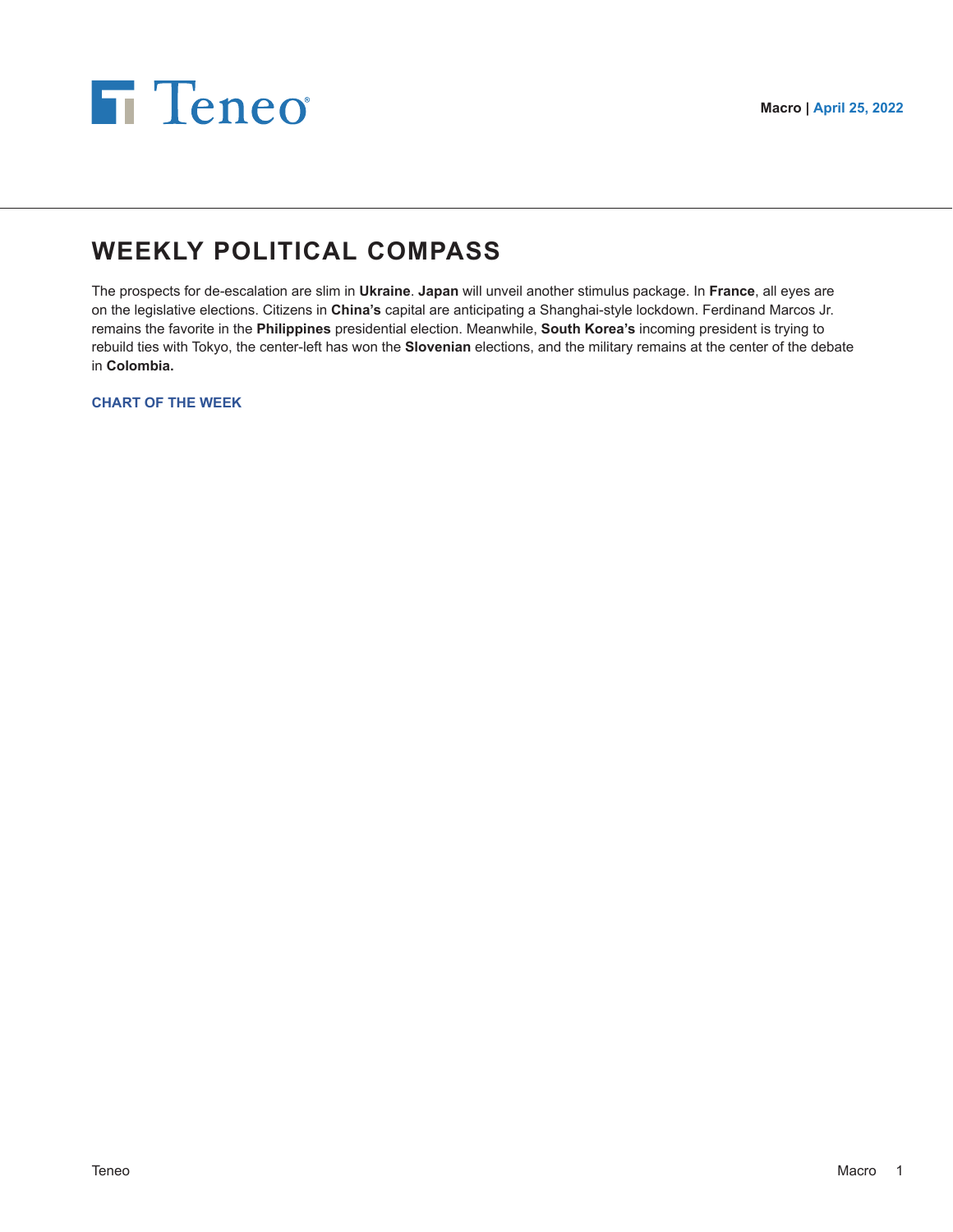# The youngest and the oldest voted more for Macron



# Vote choice in France is divided across occupational and educational groups



Source: Ipsos France (exit poll conducted on 24 April 2022).

Question: "Which candidate did you vote for in the second round of the French presidential election?"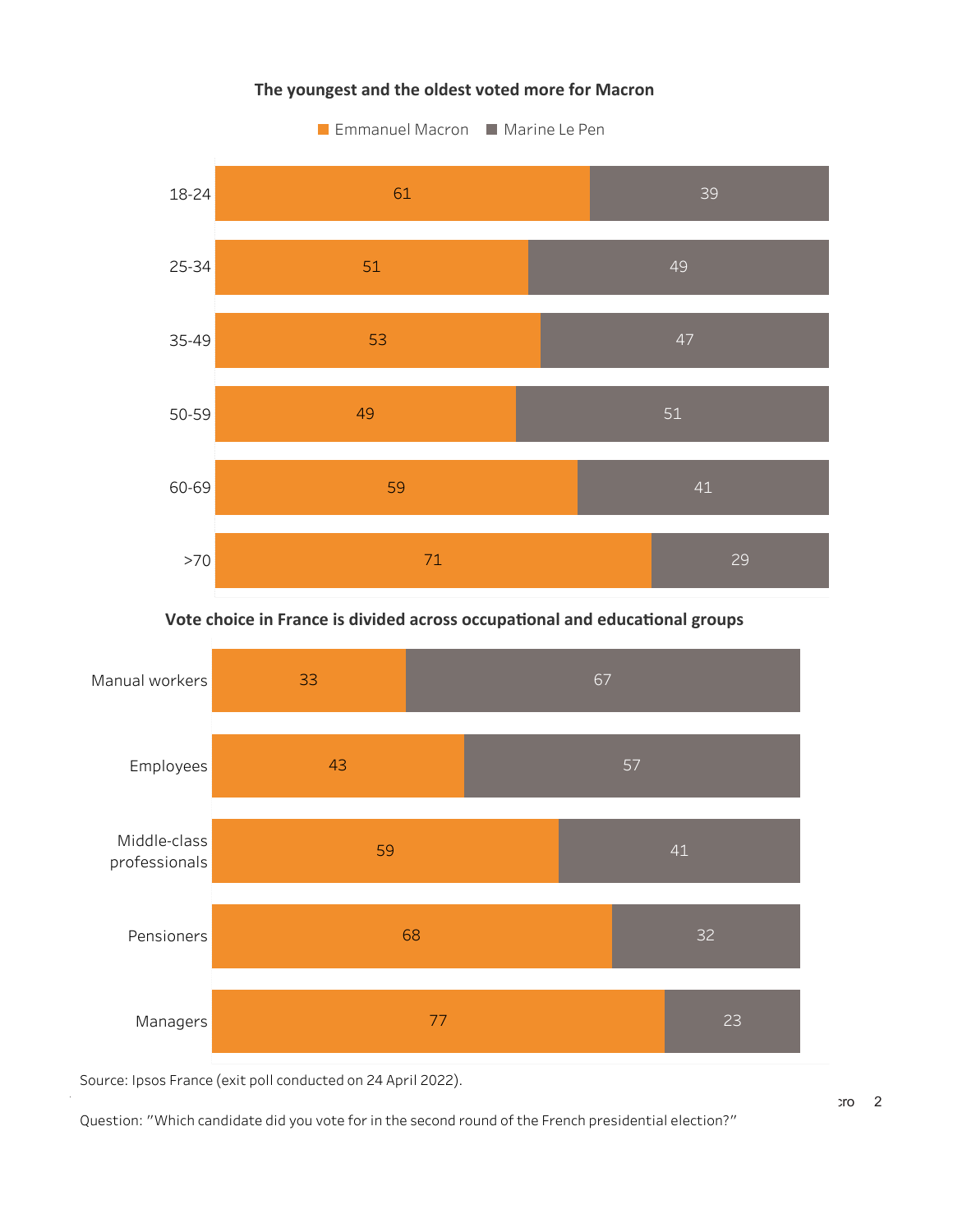The results of the **French presidential election** show the deeply-rooted divisions underpinning contemporary politics in rich democracies. Unsurprisingly, the graph above shows that well-off and high educated voters tended to vote for President Emmanuel Macron, while the opposite is true for less skilled workers without university degrees in more deprived areas of the country. At the same, however, age – unlike what is observed in other countries – does not align as clearly with voting patterns as occupation. Interestingly, Macron's support came most clearly from the youngest and the oldest cohorts, while those in the middle were almost perfectly divided between both candidates. Meanwhile, the strong performance of a new liberal political party in Slovenia might suggest that the liberal camp is also realigning outside Western Europe.

# **WHAT TO WATCH**

#### Russia/Ukraine

**UN Secretary General Antonio Guterres will head to Moscow on 26 April and to Kyiv on 28 April in an attempt to de-escalate fighting and scale up humanitarian assistance to Ukraine.** However, the prospects of success are slim. In the meantime, EU member states are this week set to continue discussions on their new, sixth package of sanctions on Russia, which might include some restrictions on oil imports and expanded financial-sector sanctions. An agreement on an immediate and full-scale oil embargo remains unlikely for now.

#### **Japan**

**The cabinet is expected to finalize another package of economic stimulus measures on 26 April.** It is set to include an extension and increase of gasoline subsidies, direct payments to low-income households, and help for smaller businesses. Meanwhile, the Bank of Japan's Monetary Policy Committee will hold a scheduled meeting on 27-28 April, with a slumping yen putting new pressure on the Bank's long-term policy of monetary easing.

#### France

**Following President Emmanuel Macron's re-election, all eyes will be on the June legislative elections.** Newly elected presidents have tended to benefit from a combination of electoral momentum following their victory and the demobilization of the electorate of opposition parties in the legislative elections. However, Macron is the first president to be re-elected since Jacques Chirac in 2002, which means there is no recent evidence regarding how voters might behave this time.

## China

**Beijing's largest district, Chaoyang district, will require all residents to take three Covid-19 tests in the coming week.** The city uncovered 22 new cases on 23 April. Beijing residents cleared out supermarket shelves over the weekend as they anticipate a full [Shanghai-style lockdown](https://teneointel.bluematrix.com/sellside/EmailDocViewer?encrypt=fcf1f36f-5c13-4766-8cdd-6a21bb545b05&mime=pdf&co=teneointel&id=gabriel.wildau@teneo.com&source=libraryView&htmlToPdf=true).

#### **Philippines**

**The last few surveys before the 9 May elections will be released starting this week and they are likely to confirm that Ferdinand Marcos Jr. is the overwhelming favorite to win the presidency.** However, a key source of uncertainty is the lack of clarity from Mr. Marcos on who his key economic advisers are likely to be.

# **ON THE HORIZON**

## **ASIA PACIFIC**

South Korea